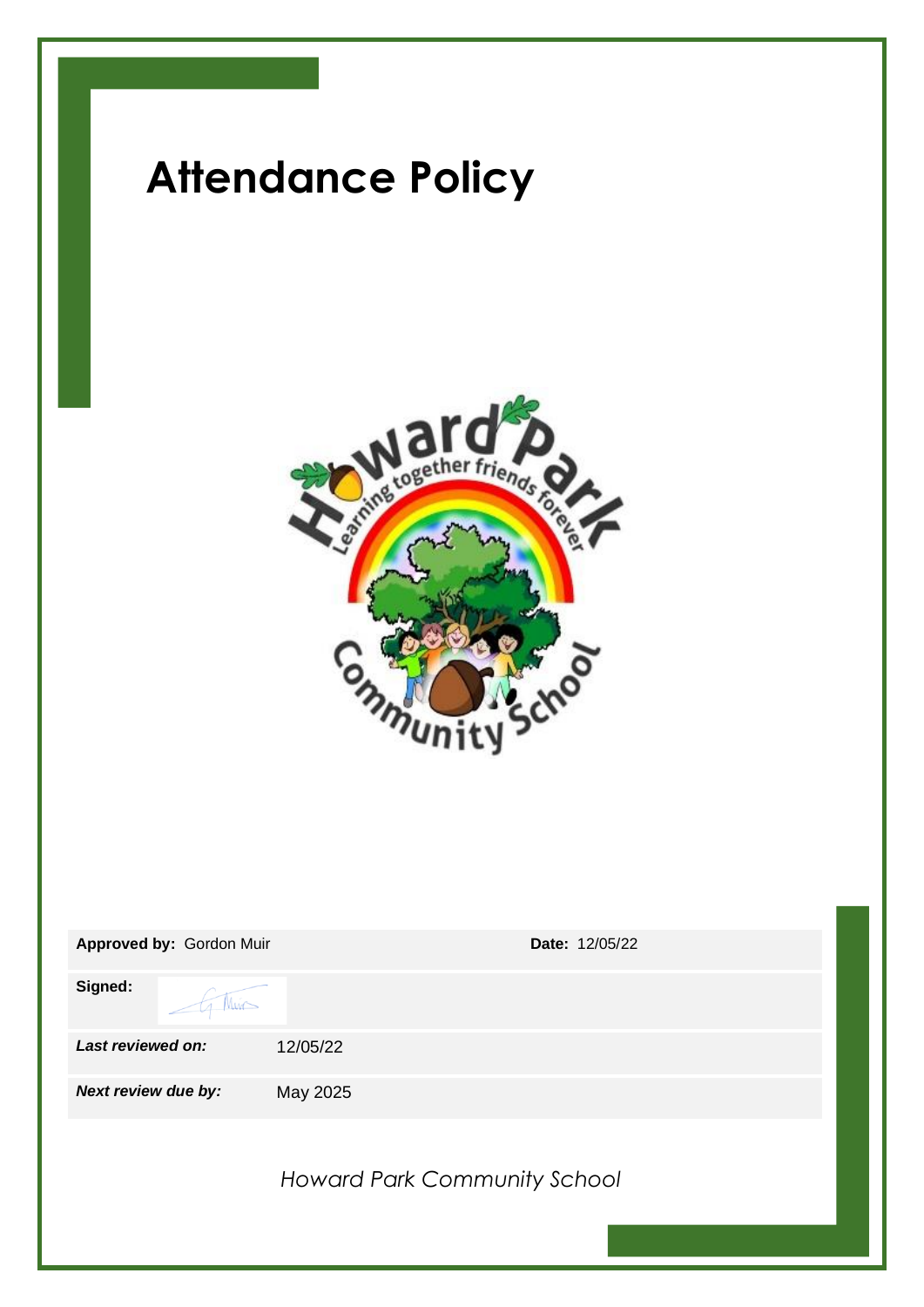# **Contents**

| <b>Table of Contents</b><br><u> 1989 - An Dùbhlachd ann an Dùbhlachd ann an Dùbhlachd ann an Dùbhlachd ann an Dùbhlachd ann an Dùbhlachd ann a</u> |  |  |
|----------------------------------------------------------------------------------------------------------------------------------------------------|--|--|
|                                                                                                                                                    |  |  |
|                                                                                                                                                    |  |  |
|                                                                                                                                                    |  |  |
|                                                                                                                                                    |  |  |
|                                                                                                                                                    |  |  |
|                                                                                                                                                    |  |  |
|                                                                                                                                                    |  |  |
|                                                                                                                                                    |  |  |
|                                                                                                                                                    |  |  |
|                                                                                                                                                    |  |  |
|                                                                                                                                                    |  |  |
|                                                                                                                                                    |  |  |
|                                                                                                                                                    |  |  |
|                                                                                                                                                    |  |  |
|                                                                                                                                                    |  |  |
|                                                                                                                                                    |  |  |
|                                                                                                                                                    |  |  |
|                                                                                                                                                    |  |  |
|                                                                                                                                                    |  |  |
|                                                                                                                                                    |  |  |
|                                                                                                                                                    |  |  |
|                                                                                                                                                    |  |  |
|                                                                                                                                                    |  |  |
|                                                                                                                                                    |  |  |
|                                                                                                                                                    |  |  |
|                                                                                                                                                    |  |  |
|                                                                                                                                                    |  |  |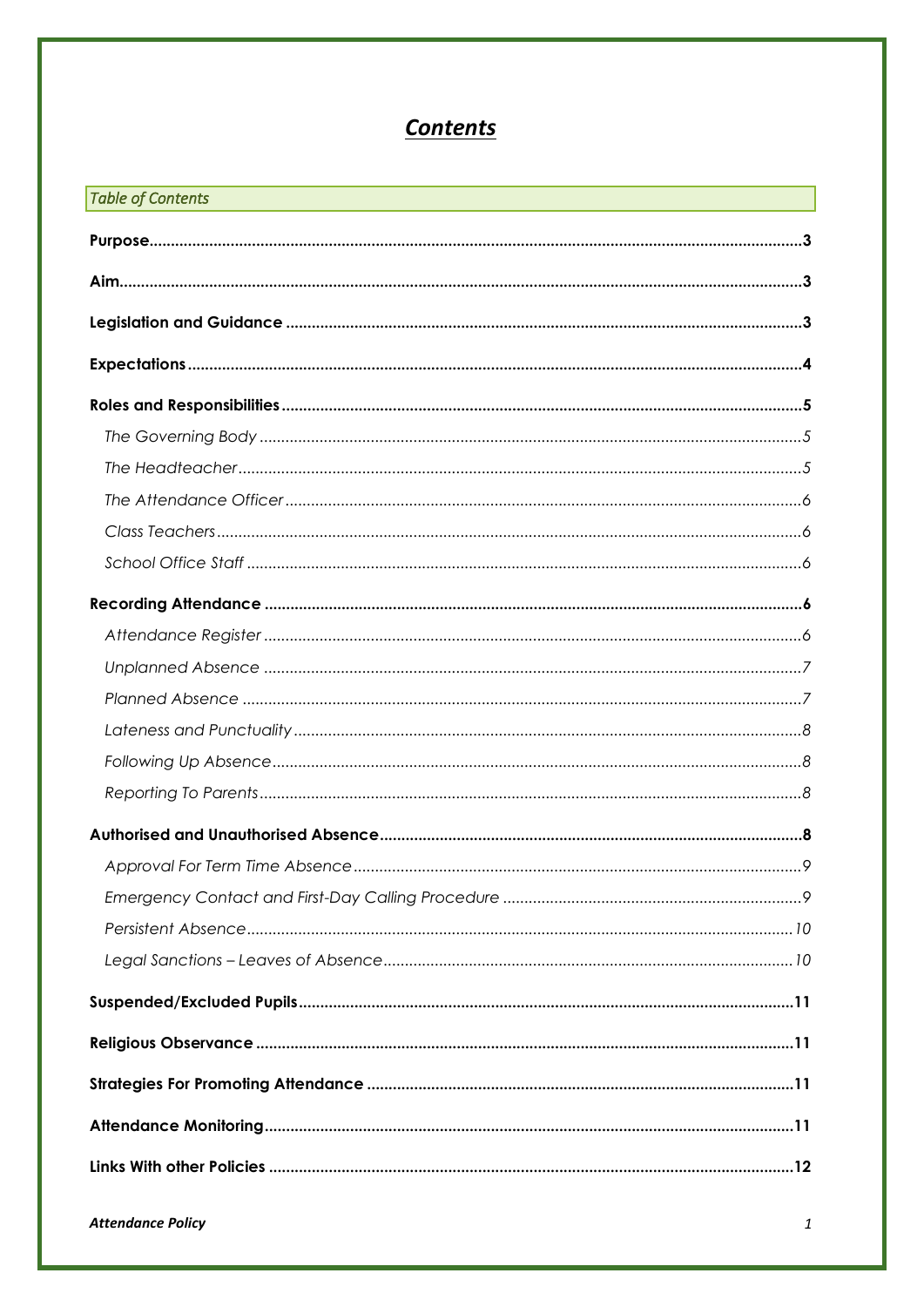|--|--|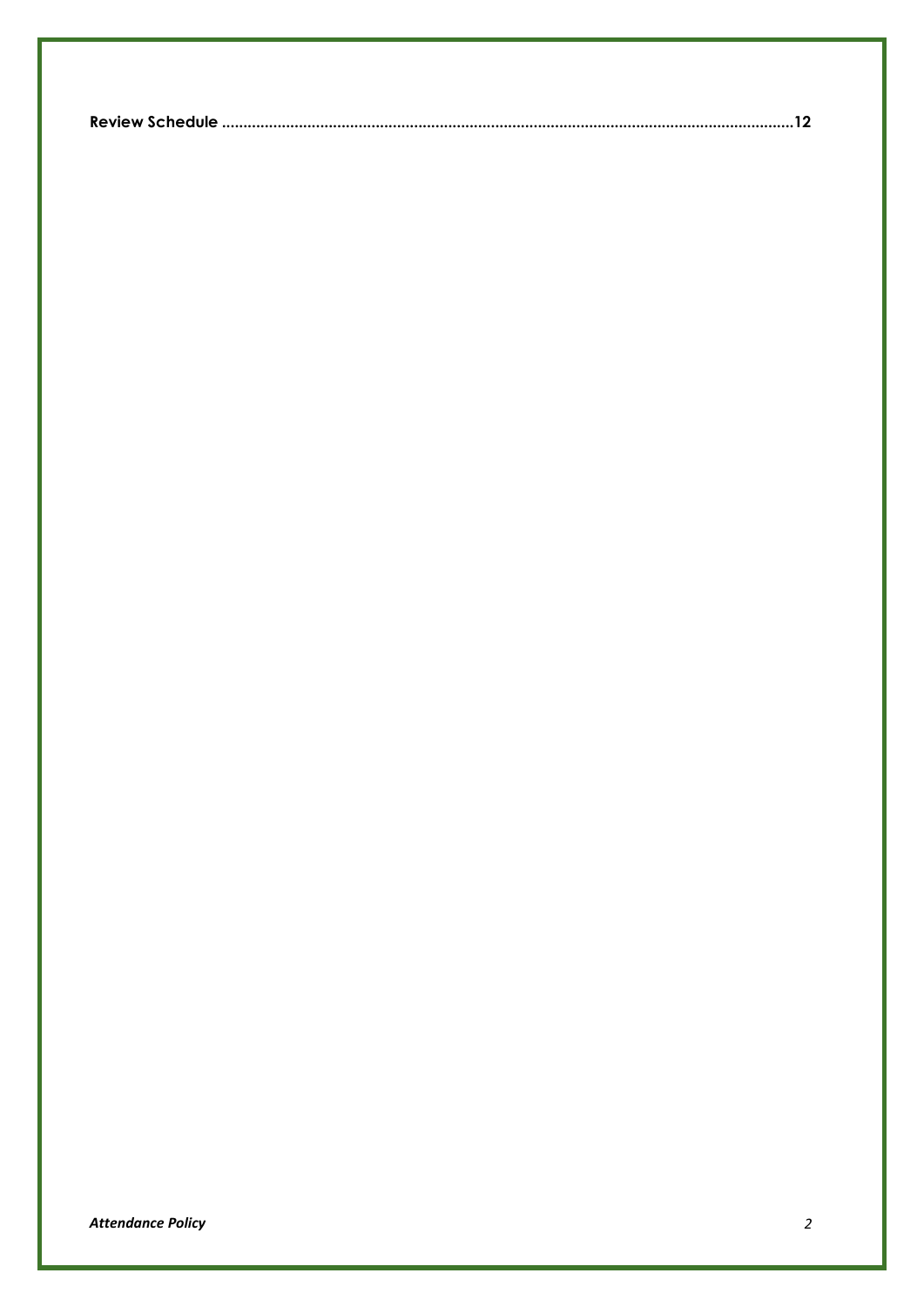## **Attendance Policy**

### <span id="page-3-0"></span>**Purpose**

It is important that parents and children hold a positive attitude to school attendance and punctuality so that they do not miss out on the opportunities at school. These qualities of reliability are also important in adult life.

Poor attendance, especially when condoned by parents, disrupts a child's education. This causes a lack of continuity and progression in schoolwork and can establish patterns of behaviour which may lead to long-term truancy.

We work closely with our partners to ensure this policy is fulfilled and including the Department for Education (DfE) and the Education Social Work Service.

### <span id="page-3-1"></span>**Aim**

We are committed to meeting our obligations with regards to school attendance by:

- $\mathbf{r}$ Promoting good attendance and reducing absence, including persistent absence
- Ensuring every pupil has access to full-time education to which they are entitled  $\mathbf{r}$
- Acting early to address patterns of absence  $\mathbf{r}$

We will also support parents to perform their legal duty to ensure their children of compulsory school age attend regularly and will promote and support punctuality in attending lessons.

### <span id="page-3-2"></span>**Legislation and Guidance**

This policy meets the requirements of the [school attendance guidance](https://www.gov.uk/government/publications/school-attendance) from the Department for Education (DfE), and refers to the DfE's statutory guidance on school attendance parental [responsibility measures.](https://www.gov.uk/government/publications/parental-responsibility-measures-for-behaviour-and-attendance) These documents are drawn from the following legislation setting out the legal powers and duties that govern school attendance:

- Part 6 of [The Education Act 1996](https://www.legislation.gov.uk/ukpga/1996/56/part/VI/chapter/II)  $\sum_{i=1}^{n}$
- Part 3 of [The Education Act 2002](http://www.legislation.gov.uk/ukpga/2002/32/part/3/chapter/3)  $\mathbf{S}^{\text{max}}$
- Part 7 of [The Education and Inspections Act 2006](http://www.legislation.gov.uk/ukpga/2006/40/part/7/chapter/2/crossheading/school-attendance)  $\mathbf{S}^{\text{max}}$
- [The Education \(Pupil Registration\) \(England\) Regulations 2006](http://www.legislation.gov.uk/uksi/2006/1751/contents/made) (and [2010,](https://www.legislation.gov.uk/uksi/2010/1725/regulation/2/made) [2011,](https://www.legislation.gov.uk/uksi/2011/1625/made) [2013,](https://www.legislation.gov.uk/uksi/2013/756/made)  $\mathbf{S}^{\mathcal{A}}$ [2016](https://www.legislation.gov.uk/uksi/2016/792/made/data.html) amendments)
- [The Education \(Penalty Notices\) \(England\) \(Amendment\) Regulations 2013](https://www.legislation.gov.uk/uksi/2013/757/regulation/2/made)  $\mathbf{r}$

This policy also refers to the DfE's guidance on the [school census,](https://www.gov.uk/guidance/complete-the-school-census) which explains the persistent absence threshold.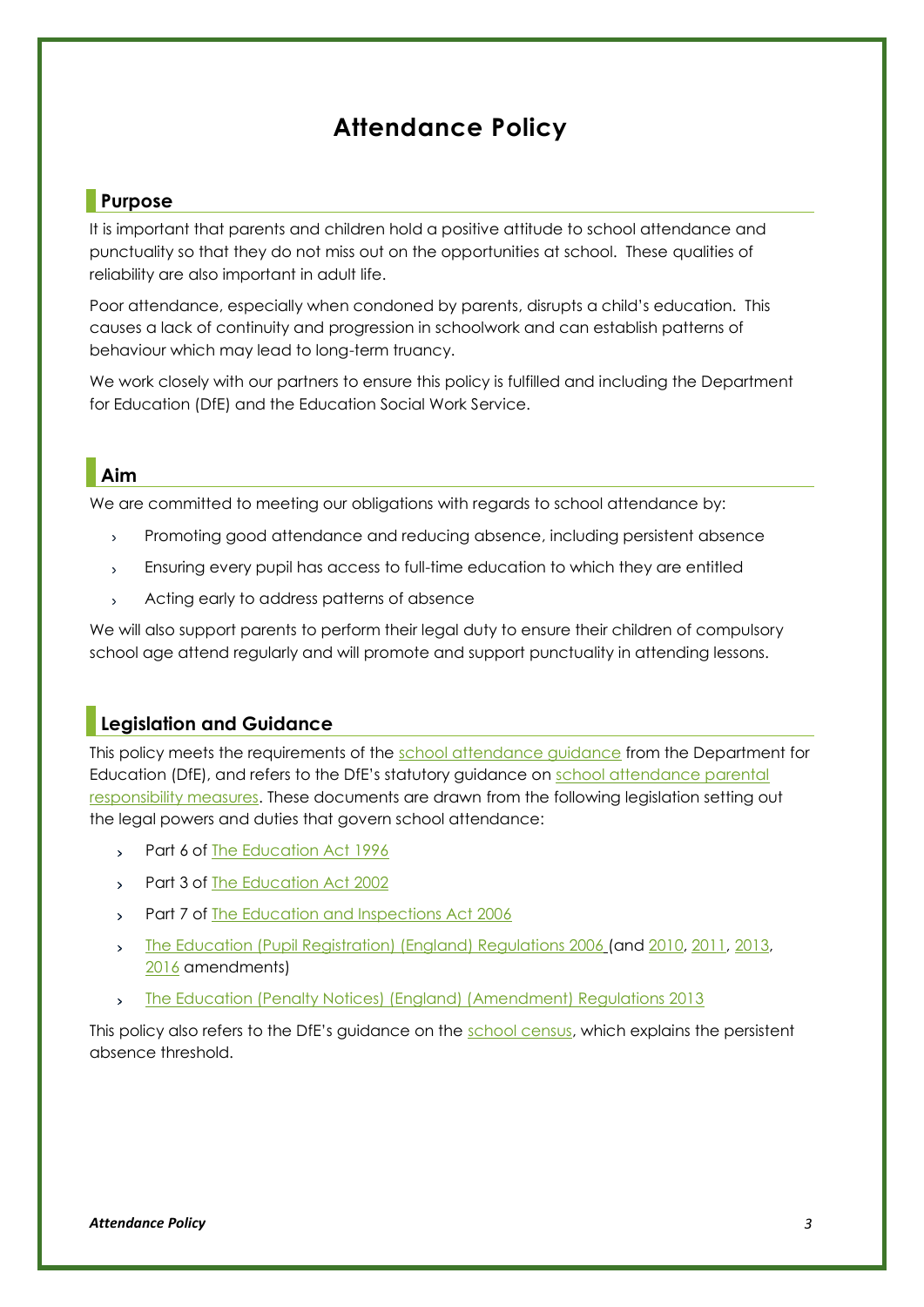### <span id="page-4-0"></span>**Expectations**

#### **We expect that all pupils will:**

- Attend school every day;
- Attend school punctually;
- Attend appropriately prepared for the day;
- Discuss promptly with their class teacher or school office any problems that may affct  $\mathbf{y}$ their school attendance.

#### **We expect that all parents/carers will:**

- $\mathbf{y}$ Ensure regular school attendance and be aware of their legal responsibilities;
- Ensure that their child arrives at school punctually and prepared for the school day;  $\sum_{i=1}^{n}$
- Ensure that they the school **daily** of absence or if known in advance, whenever their  $\sum_{i=1}^{n}$ child is unable to attend school.

#### Example:

| <b>Authorised Absence</b>                                                                                                                                                                                | <b>Unauthorised Absence</b>                                                                                                                                                                                                                                                    |
|----------------------------------------------------------------------------------------------------------------------------------------------------------------------------------------------------------|--------------------------------------------------------------------------------------------------------------------------------------------------------------------------------------------------------------------------------------------------------------------------------|
| Genuine illness of the pupil;<br>Hospital/dental/doctor appointment<br>for the pupil;<br>Major religious observance;<br>Visit to prospective new school;<br>External exams or educational<br>assessments | Shopping/daytrip/visit to theme park;<br>$\bullet$<br>A birthday treat;<br>Oversleeping due to a late night;<br>Looking after other children or other<br>family member;<br>Appointments for other family<br>members<br>No school uniform/shoes<br><b>Bullying</b><br>$\bullet$ |
|                                                                                                                                                                                                          | Family holiday<br>Travel problems                                                                                                                                                                                                                                              |

- Contact school promptly whenever any problem occurs that may keep their child away from school;
- Notify the school of any home circumstances that might affect the behaviour and  $\mathbf{y}$ learning of their child;
- $\mathbf{y}$ Notify school immediately of any changes to contact details.

#### **We expect that school will:**

- Provide a welcoming atmosphere;  $\mathbf{y}$
- Provide a safe learning environment;  $\mathbf{v}$
- Provide a sympathetic response to any child's or parent's concerns; $\mathbf{y}$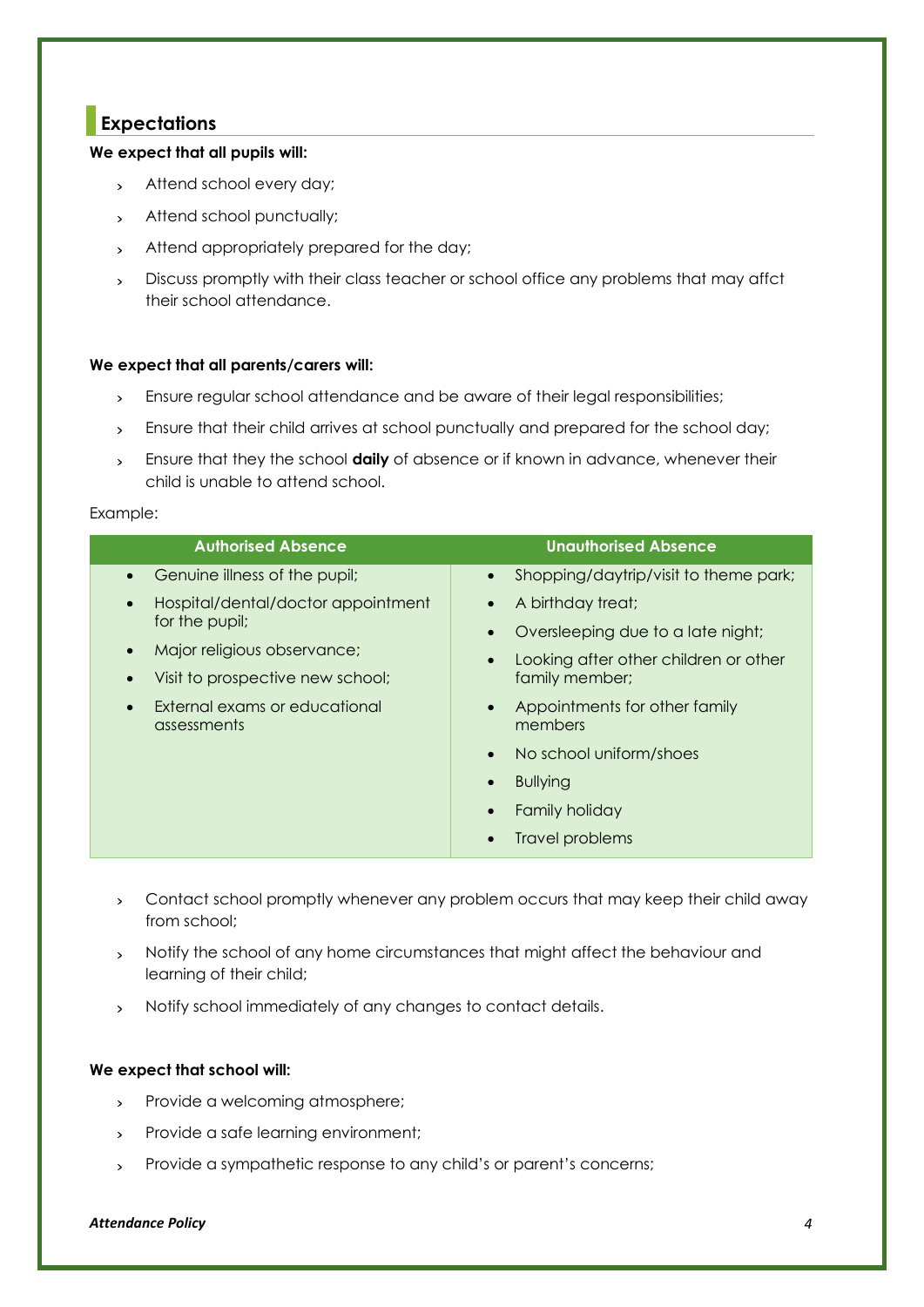- Keep regular and accurate records of AM and PM attendance and punctuality, monitor  $\mathbf{y}$ individual child's attendance and punctuality;
- Contact parents when a child fails to attend and where no message has been received to explain the absence.
- Follow up all unexplained absences to obtain explanations from parents. Although  $\sum_{i=1}^{n}$ parents may offer a reason, only the school can authorise the absence. In the case of long term or frequent absence due to medical conditions, verifications from a GP or other relevant body may be requested.
- Encourage good attendance and punctuality through a system of reward and  $\mathbf{y}$ recognition.
- Inform parents of the % attendance of all pupils on the school report;  $\mathbf{y}$
- $\mathbf{v}$ Make initial enquiries regarding pupils who are not attending regularly;
- Consult and meet with parents where there are concerns regarding their child's  $\sum_{i=1}^{n}$ attendance. Failure by the family to comply with the planned support set may result in further actions, e.g. a Penalty Notice, parental prosecution or an application for an Education Supervision Order.

### <span id="page-5-0"></span>**Roles and Responsibilities**

### <span id="page-5-1"></span>The Governing Body

The governing board is responsible for monitoring attendance figures for the whole school on at least a termly basis. It also holds the headteacher to account for the implementation of this policy.

### <span id="page-5-2"></span>The Headteacher

The Headteacher if responsible for:

- > Implementation of this policy at the school
- Monitoring school-level absence data and reporting it to governors
- Supporting staff with monitoring the attendance of individual pupils
- Issuing fixed-penalty notices, where necessary $\mathbf{y}^{\top}$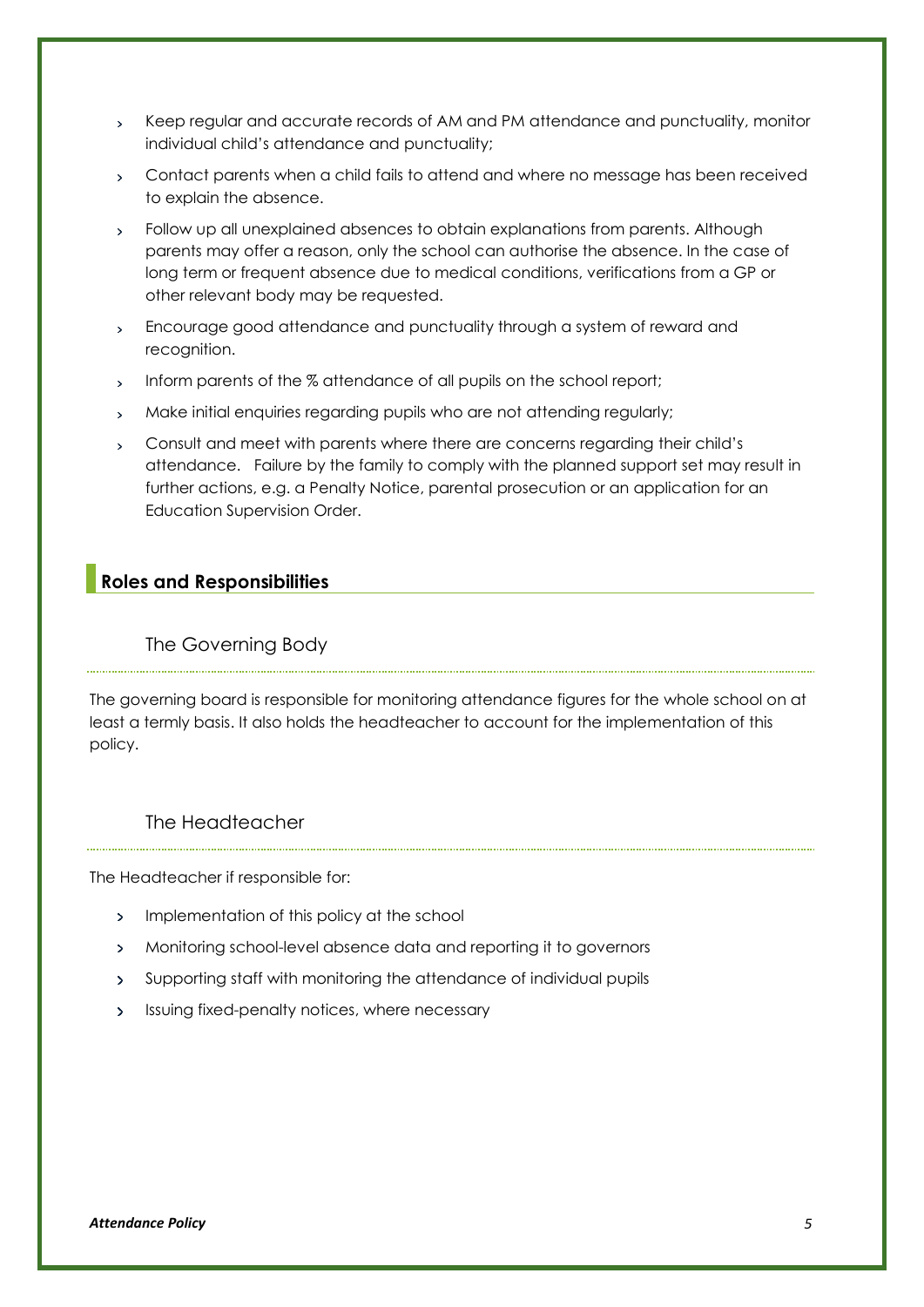### The Attendance Officer

<span id="page-6-0"></span>The school attendance officer:

- Monitors attendance data across the school and at an individual pupil level  $\mathbf{y}$
- Reports concerns about attendance to the headteacher  $\sum_{i=1}^{n}$
- Works with education welfare officers to tackle persistent absence  $\mathbf{S}^{\mathcal{A}}$
- Arranges calls and meetings with parents to discuss attendance issues
- Advises the headteacher when to issue fixed-penalty notices

### Class Teachers

<span id="page-6-1"></span>Class teachers are responsible for recording attendance on a daily basis, using the correct codes, and submitting this information to the school office.

### School Office Staff

<span id="page-6-2"></span>School office staff are expected to take calls from parents about absence and record it on the school system.

### <span id="page-6-3"></span>**Recording Attendance**

### Attendance Register

<span id="page-6-4"></span>We will keep an attendance register and place all pupils onto this register.

We will take our attendance register at the start of the first session of each school day and once during the second session. It will mark whether every pupil is:

- Present
- Attending an approved off-site educational activity
- Absent
- Unable to attend due to exceptional circumstances

Any amendment to the attendance register will include:

- The original entry
- The amended entry
- The reason for the amendment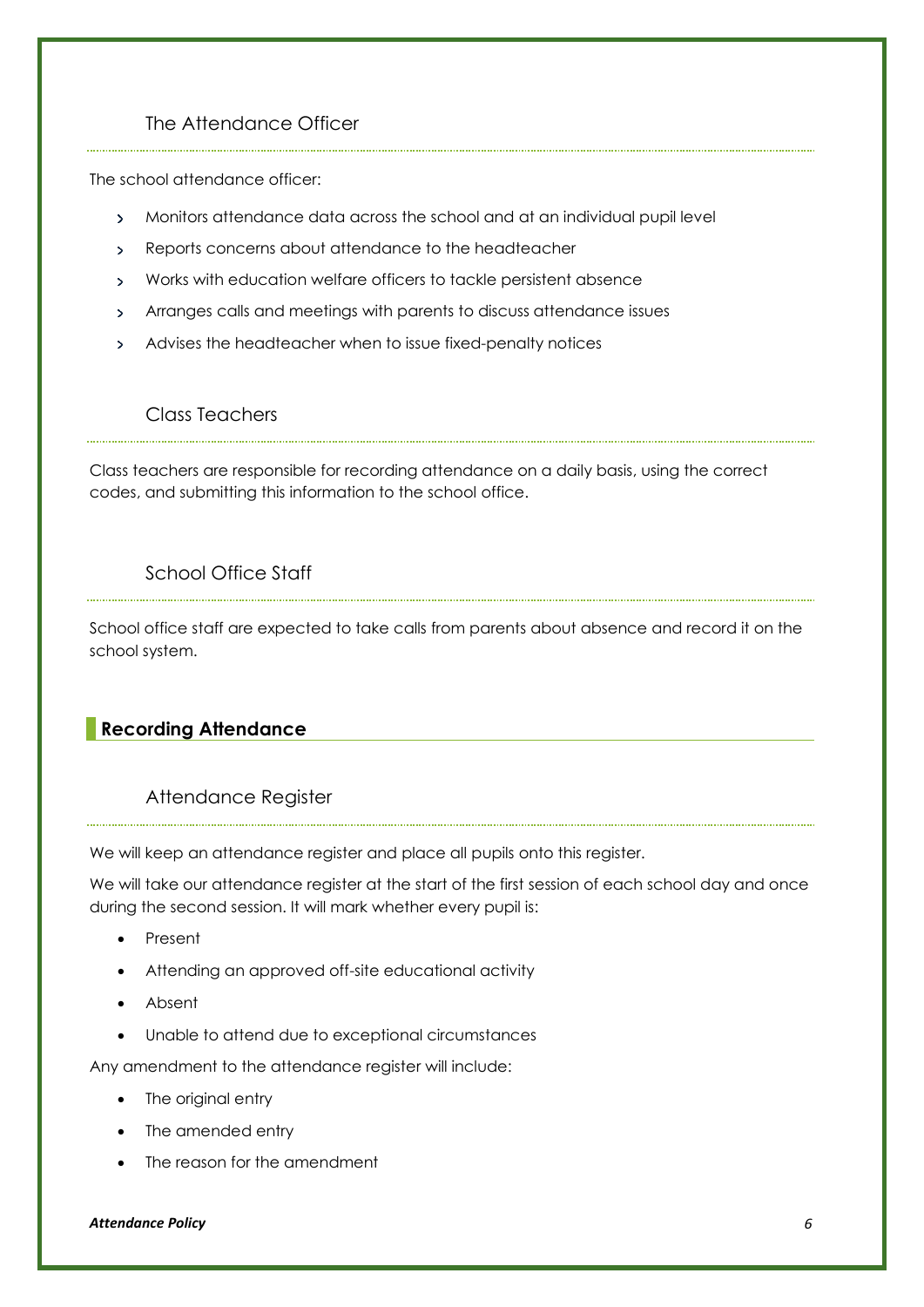- The date on which the amendment was made
- The name and position of the person who made the amendment

We will keep every entry on the attendance register for 3 years after the date on which the entry was made.

Please see details for the school timetable on the school website with regards to the time children must be in school.

### Unplanned Absence

<span id="page-7-0"></span>The pupil's parent/carer must notify the school on the first day of an unplanned absence by 9:30am or as soon as practically possible (see also section 7).

Parents can inform school about their child's absence by:

- > Phoning the school office
- Emailing the school via [erica.hudson@howardpark.co.uk](mailto:erica.hudson@howardpark.co.uk)  $\mathbf{y}$
- Using the Arbor app.  $\mathbf{v}$

We will mark absence due to illness as authorised unless the school has a genuine concern about the authenticity of the illness.

If the authenticity of the illness is in doubt, the school may ask the pupil's parent/carer to provide medical evidence, such as a doctor's note, prescription, appointment card or other appropriate form of evidence. We will not ask for medical evidence unnecessarily.

If the school is not satisfied about the authenticity of the illness, the absence will be recorded as unauthorised and parents/carers will be notified of this in advance.

### Planned Absence

<span id="page-7-1"></span>Attending a medical or dental appointment will be counted as authorised as long as the pupil's parent/carer notifies the school in advance of the appointment.

Parents can notify school of a planned absence by:

- > Phoning the school office
- Emailing the school via [erica.hudson@howardpark.co.uk](mailto:erica.hudson@howardpark.co.uk)  $\mathbf{S}^{\text{max}}$
- Using the Arbor app  $\mathbf{S}^{\text{max}}$
- > Calling in at the school office.

However, we encourage parents/carers to make medical and dental appointments out of school hours where possible. Where this is not possible, the pupil should be out of school for the minimum amount of time necessary.

The pupil's parent/carer must also apply for other types of term-time absence as far in advance as possible of the requested absence. Go to section 5 to find out which term-time absences the school can authorise.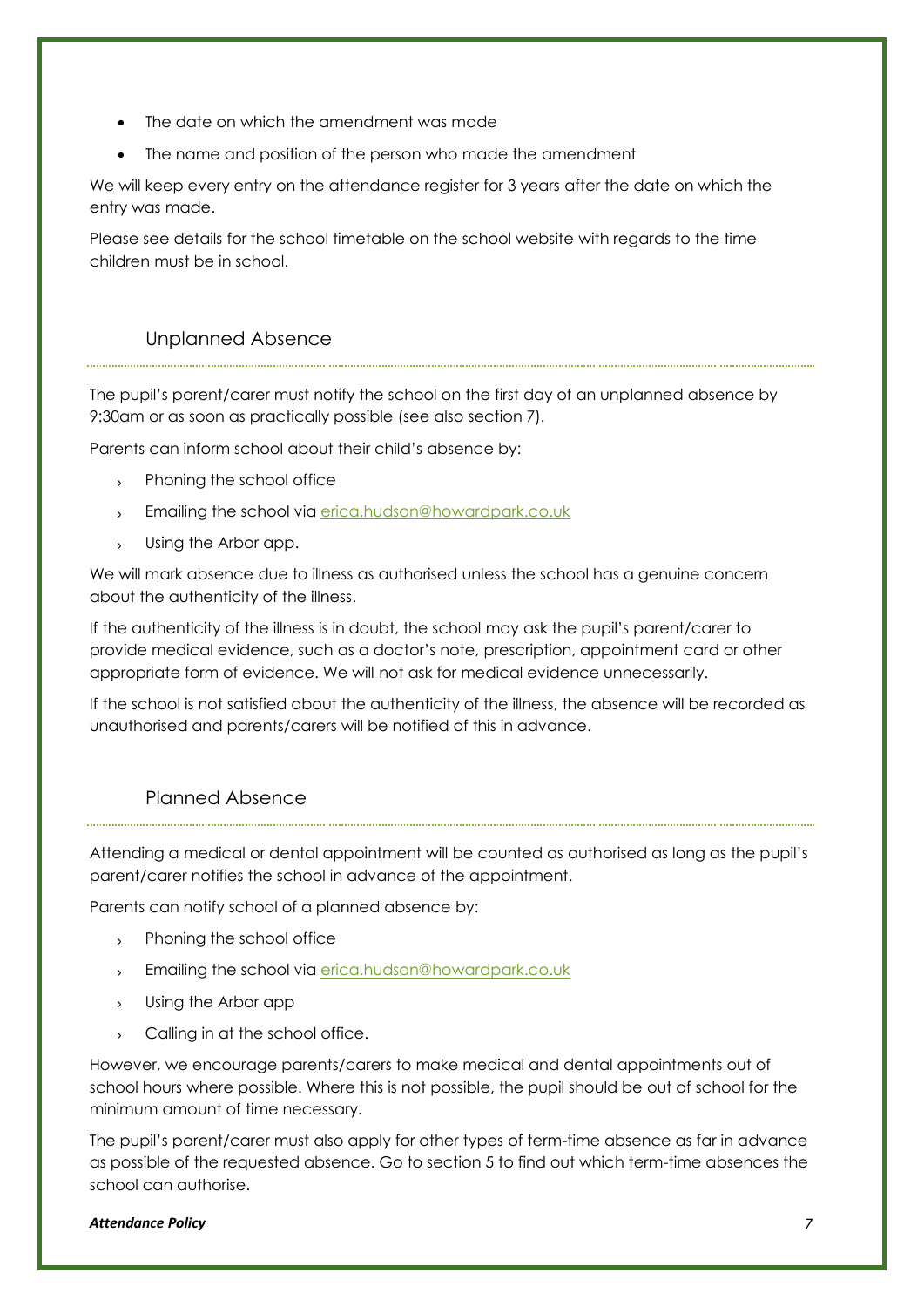### Lateness and Punctuality

<span id="page-8-0"></span>It is important that pupils are punctual so that they do not miss out on the beginning of each school day. This time can be important because information is often given out which allows for the smooth running of the day and helps pupils feel part of the school community.

A pupil who arrives late:

- Before the register has closed will be marked as late, using the appropriate code  $\sum_{i=1}^{n}$
- After the register has closed will be marked as absent, using the appropriate code  $\bar{\mathcal{P}}$
- School registers close 15 minutes after the school's start time.  $\mathbf{y}$

School manages persistent lates in the following manner:

- 'Late marks' are monitored daily to identify pupils who are persistently late.  $\mathbf{v}$
- If pupils are late for school twice in a week, or where noticeable patterns form, contact  $\mathbf{y}^{\mathbf{y}}$ with parent/guardian is made.
- If no improvement is made then the parent/guardian is invited to a meeting with school staff to discuss the situation and offer support if appropriate.

### Following Up Absence

<span id="page-8-1"></span>Where any child we expect to attend school does not attend, or stops attending, the school will:

- Follow up on their absence with their parent/carer to ascertain the reason, by [add  $\mathbf{S}^{\text{max}}$ details of how and when your school will do this]
- Ensure proper safeguarding action is taken where necessary  $\mathbf{S}^{\text{max}}$
- Identify whether the absence is approved or not  $\sum_{i=1}^{n}$
- Identify the correct attendance code to use  $\mathbf{S}^{\text{max}}$

### <span id="page-8-2"></span>Reporting To Parents

Parents are informed of their child's yearly attendance via the annual written report at the end of each academic year. Parents can also see their child's attendance on a daily basis by using the Arbor app

### <span id="page-8-3"></span>**Authorised and Unauthorised Absence**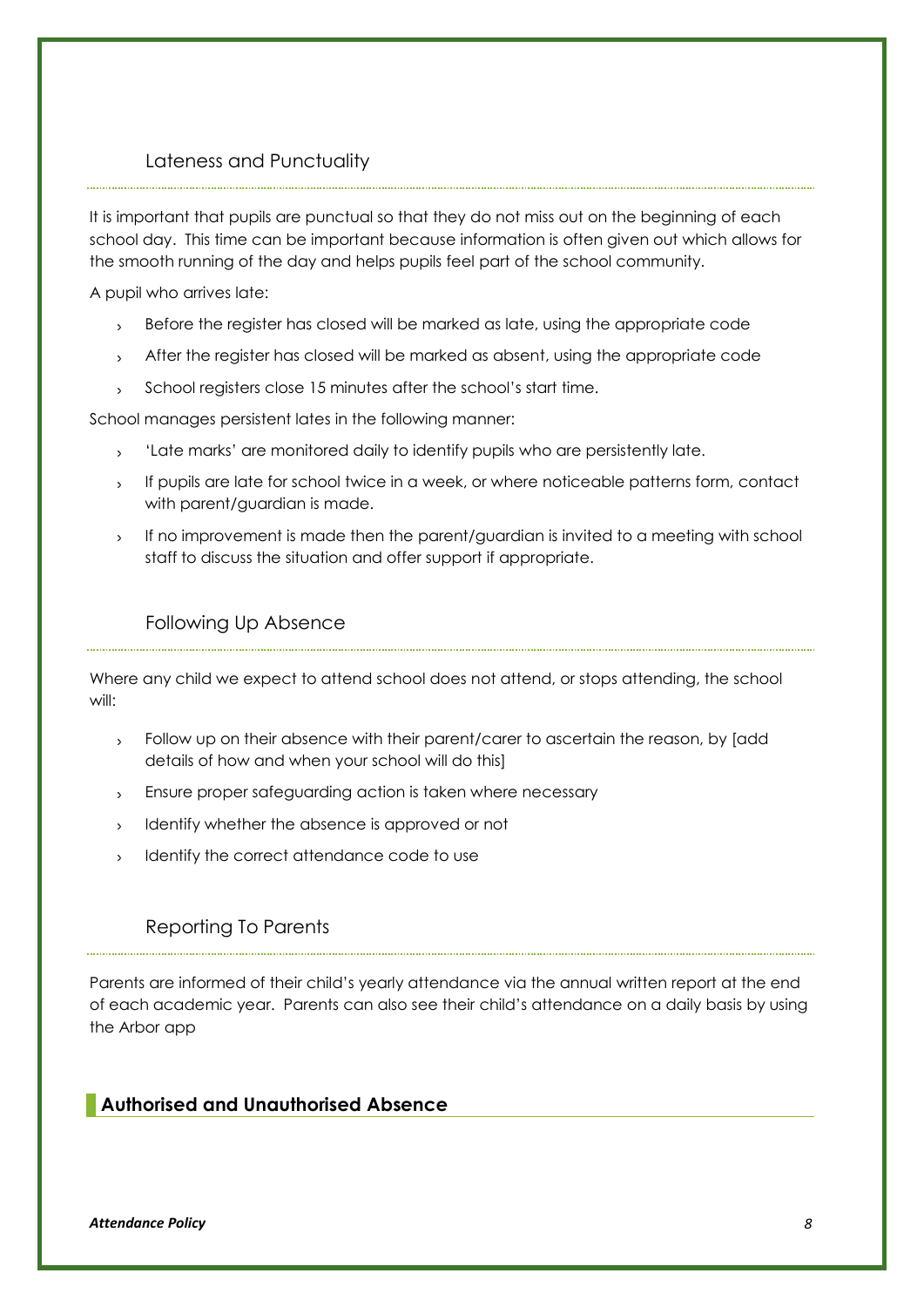### Approval For Term Time Absence

<span id="page-9-0"></span>The headteacher will only grant a leave of absence to pupils during term time if they consider there to be 'exceptional circumstances'. A leave of absence is granted at the headteacher's discretion.

The school considers each application for term-time absence individually, taking into account the specific facts, circumstances and relevant context behind the request.

Valid reasons for **authorised absence** include:

- Illness and medical/dental appointments
- If a parent is service personnel and is returning from a tour of duty abroad where it is evidenced the individual will not be in receipt of any leave in the near future that coincides with school holidays.
- Where an absence from school is recommended by a health professional as part of a  $\mathbf{v}$ parent or child's rehabilitation from a medical or emotional issue.
- The death or terminal illness of a close relative, only if the Headteacher is satisfied that  $\mathbf{S}^{\mathcal{A}}$ the circumstances are truly exceptional.
- Out of school programmes such as music, arts or sport operating at a high standard of  $\mathbf{S}^{\mathcal{A}}$ achievement. Documentary evidence of this event will be required.
- To attend a wedding or funeral of a close relative if the headteacher is satisfied that the  $\infty$ circumstances are truly exceptional.
- Religious observance where the day is exclusively set apart for religious observance by  $\sum_{i=1}^{n}$ the religious body to which the pupil's parents belong. If necessary, the school will seek advice from the parents' religious body to confirm whether the day is set apart.
- Traveller pupils travelling for occupational purposes this covers Roma, English and  $\mathbf{y}^{\mathbf{y}}$ Welsh Gypsies, Irish and Scottish Travellers, Showmen (fairground people) and Circus people, Bargees (occupational boat dwellers) and New Travellers. Absence may be authorised only when a Traveller family is known to be travelling for occupational purposes and has agreed this with the school, but it is not known whether the pupil is attending educational provision.
- Where a leave of absence during term times may be restricted owing to working commitments, such as not being allowed time off during school holidays.

Where there are exceptional and unforeseen circumstances that fall outside of the above, the Headteacher reserves the right to authorise if they feel the circumstances justify it.

Applications for periods of absence can be made by either completing a form that can be collected from reception or completing the form available on the school website.

### <span id="page-9-1"></span>Emergency Contact and First-Day Calling Procedure

As part of our commitment to safeguarding procedures, school implement a first day calling and contact procedure. In the event of a child being absent from school and contact from a parent/guardian has not been received by 9:30am, our procedures are as follows: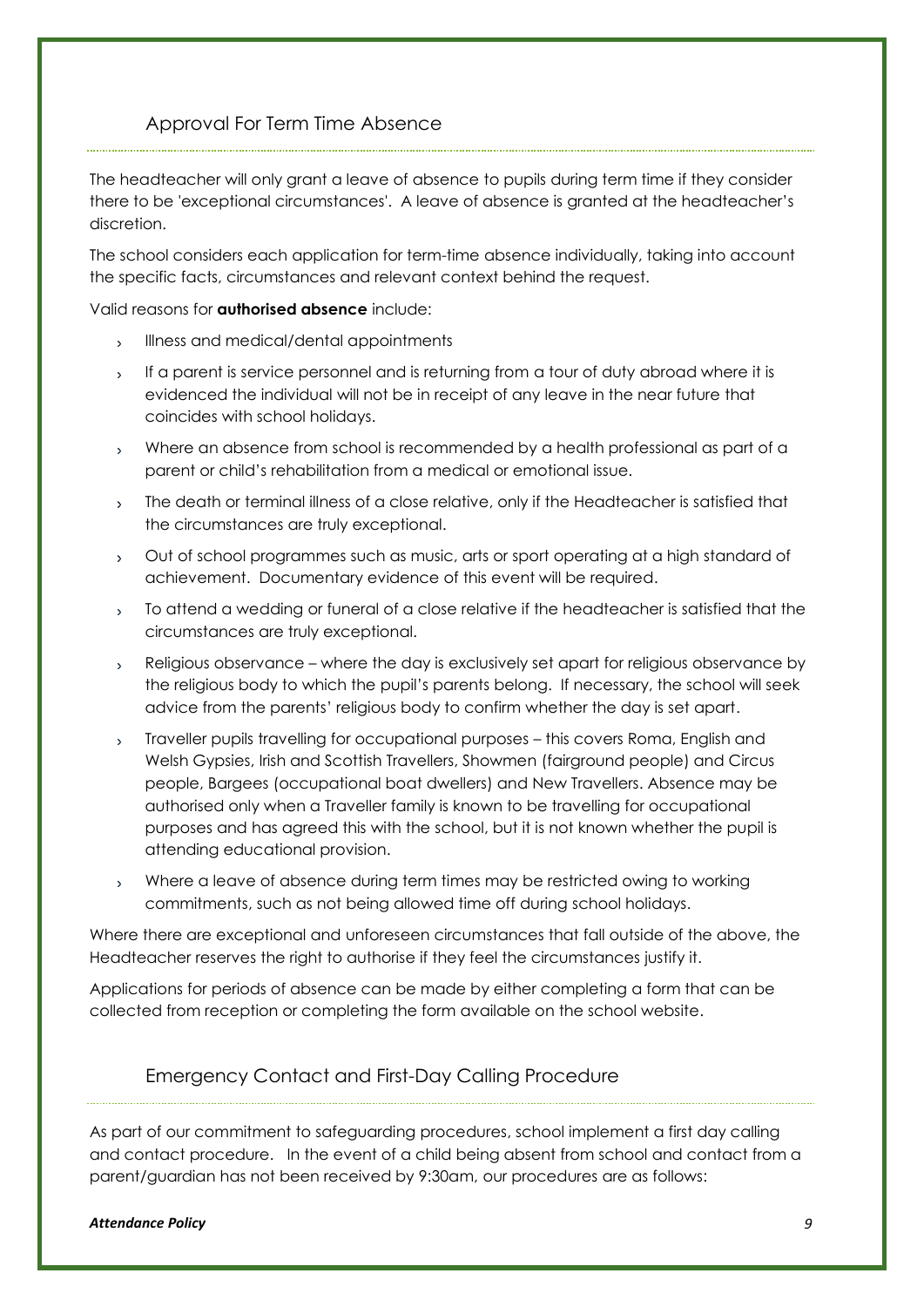- Step 1 Calls are made to the first contact on the list.  $\rightarrow$
- Step 2 If no reply is received, all other contacts are phoned until an answer is received.  $\mathbf{S}^{\mathcal{A}}$
- Step 3 If no replies are received, a text message will be sent to the child's  $\mathbf{S}^{\text{max}}$ parent/guardians.
- Step 4 If nor reply has been received by 10:30am, a home visit will be made to check on the welfare of the child/family. (This will be the result of a conversation between the Headteacher and DSL)
- Step 5 If no contact can be made , the police will be contacted to initiate a 'safe and  $\mathbf{S}^{\mathcal{A}}$ well' check. This will be done using the 101 number.

Persistent Absence

<span id="page-10-0"></span>Pupils whose attendance is less than 90% are referred to as 'Persistent Absentees' by the DfE and will be considered for referral to Pupil Attendance and Pupil Support Service. School staff will then begin a programme of monitoring and support:

- Step 1 Parent/guardian and school staff meet to discuss the absences and agree an  $\mathbf{p}$ action plan to improve attendance.
- $\mathbf{y}$ Step 2 – A letter summarising the discussion and a copy of the action plan is posted to the parent/guardian.
- Step 3 After 6 weeks the attendance of the child is reviewed by school staff.  $\mathbf{A}$
- Step 4 If the percentage has improved to above 90%, half-termly monitoring is  $\mathbf{y}$ implemented.
- If the percentage remains below 90%, the parent/guardian is invited to a second  $\mathbf{S}$ meeting with school staff to discuss the absences where further, more formal actions are outlined. At this time, if appropriate, a referral to social care may be made.

Where there is persistent failure to adhere to a plan to improve attendance, legal action may be considered. If legal action is approved by the Kirklees Legal Intervention Panel, the matter is heard in the Magistrate's Court for the offence of knowingly failing to ensure your child's regular school attendance (s444(1)(a)Education Act 1996). If found guilty, this carries a penalty of up to £2,500 or up to 3 months imprisonment and you will receive a criminal record. Additionally, other community orders may be attached.

### Legal Sanctions – Leaves of Absence

<span id="page-10-1"></span>The local authority can fine parents for the unauthorised absence of their child from school, where the child is of compulsory school age. For this to occur, there must be a minimum consecutive absence of 10 school sessions – this can be split over weekends or school holidays – before triggering a penalty notice request.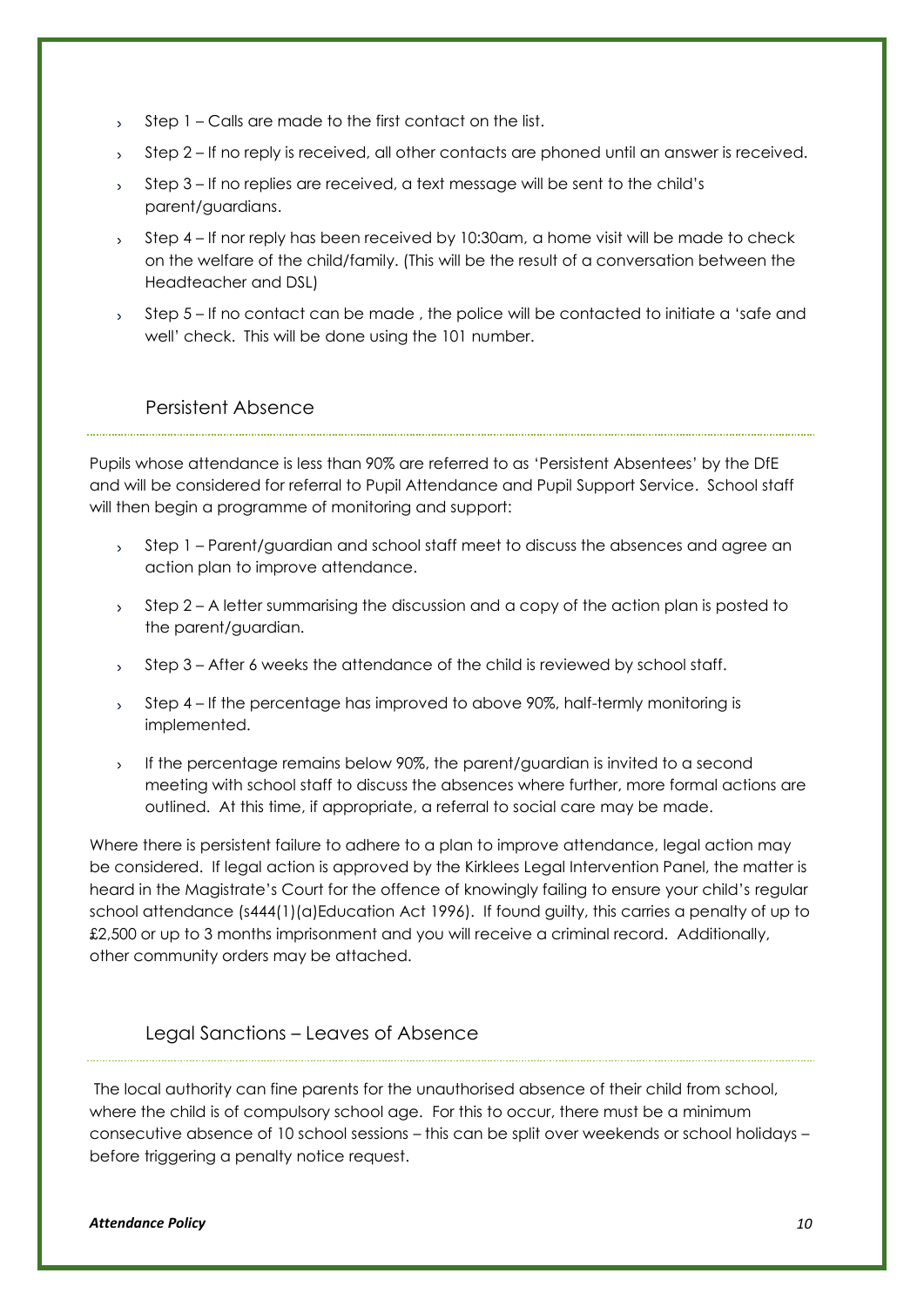If issued with a fine, or penalty notice, each parent must pay £60 within 21 days or £120 within 28 days. The payment must be made directly to the local authority.

Penalty notices can be issued by a headteacher, local authority officer or the police.

The decision on whether or not to issue a penalty notice may take into account:

- The number of unauthorised absences occurring within a rolling academic year
- One-off instances of irregular attendance, such as a leave of absence taken in term  $\mathbf{S}^{\text{max}}$ time without permission
- Where an excluded pupil is found in a public place during school hours without a  $\mathbf{p}$ justifiable reason

Failure to pay the penalty notice could result in the local authority commencing legal proceedings against you for the offence of not ensuring your child's regular school attendance. If found guilty, you may be fined up to £1,000 and you will receive a criminal record.

Where there may be repeated offences of leave of absence, this may result the matter being directly prosecuted in Kirklees Magistrates' court.

### <span id="page-11-0"></span>**Suspended/Excluded Pupils**

If a pupil has been suspended or excluded, that pupil may not be in a public place during the period of suspension/exclusion without just cause (such as attending a medical appointment). If that pupil is seen in a public place, a penalty notice is issued to each parent of each child. This is for £60 if it is paid within the first 21 days, increasing to £120 if paid after 21 days but within 28 days. Failure to pay the penalty notice could result in the local authority commencing legal proceedings against you for the offence of not ensuring your child's regular school attendance. If found guilty, you may be fined up to £1,000 and you will also receive a criminal record.

### <span id="page-11-1"></span>**Religious Observance**

Three days leave of absence are permitted within a 12-month period where a religion other that Christianity is practised and the day falls on a usual school day.

### <span id="page-11-2"></span>**Strategies For Promoting Attendance**

Promoting good attendance is an important part of encouraging pupils to attend. A weekly award is presented in assembly to the class that has had the best attendance for that week. Additionally, termly awards are given out to pupils who have achieved 100% attendance.

Additionally, good attendance promotes a range of positive rewards as a result of developing a good work ethic, strong peer relationships and enhanced life chances.

#### <span id="page-11-3"></span>**Attendance Monitoring**

The attendance officer at our school monitors pupil absence on a daily, weekly and monthly basis.